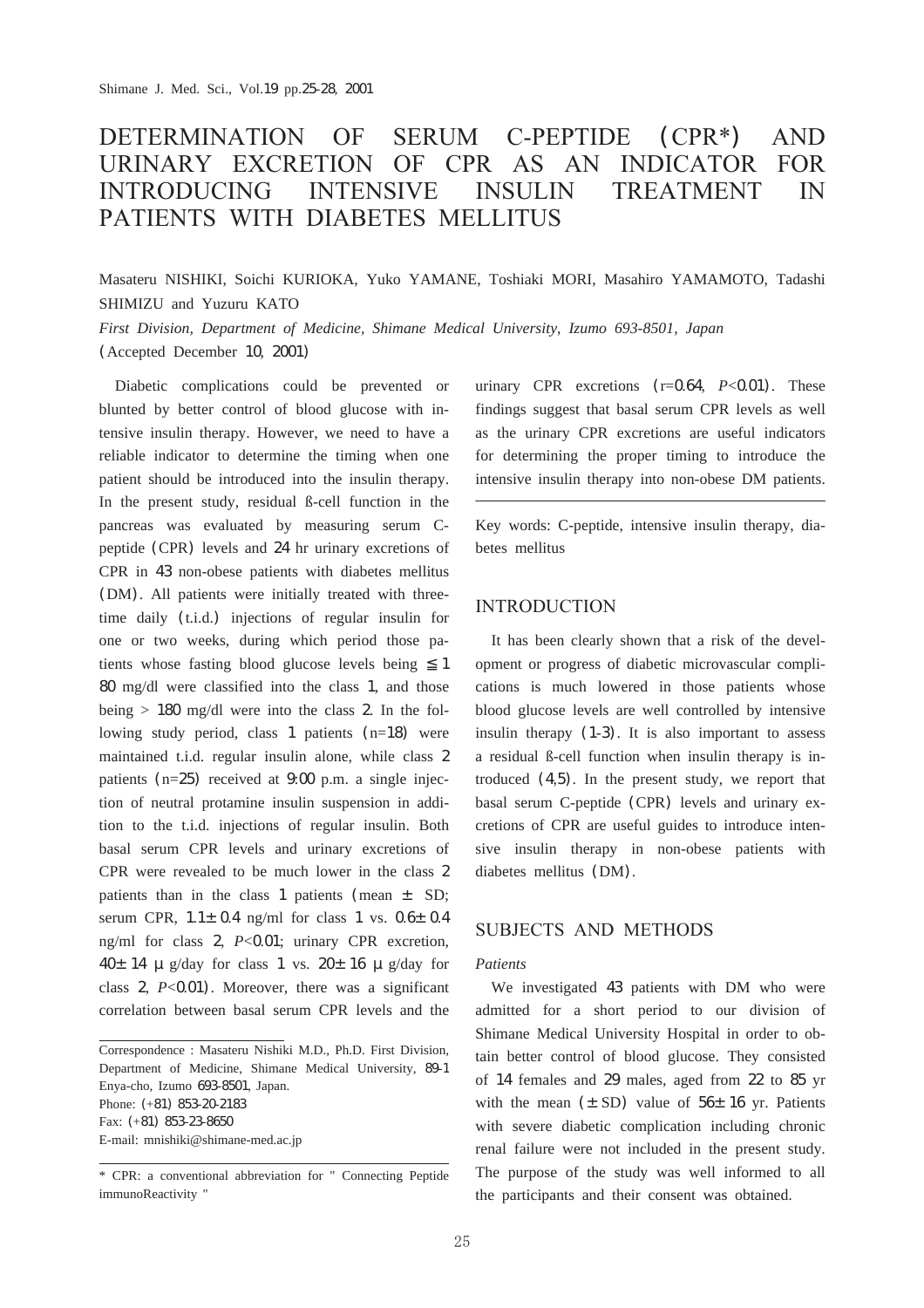All patients were initially treated with a combination of diet and exercise for several days, followed by intensive insulin therapy. Practically, regular insulin was injected sc three times per day (t.i.d.), 30 min before each meal for one or two weeks. Then, the regular insulin was continued when fasting blood glucose (FBS) levels were lower than 180 mg/dl; these patients were classified into class 1. Single bolus sc injection of neutral protamine insulin (NPH) at 9:00 PM was added to those patients whose FBS levels remained above 180 mg/dl despite the regular insulin therapy; these patients were classified into class 2. Clinical characteristics of these patients are shown in Table 1.

#### *CPR assay*

On admission, blood samples were obtained from all the patients before breakfast. Serum samples were separated and stored at -20 until assayed. Urine samples were collected for 24 hr and urine specimens were stored at 4 until assayed. Serum CPR levels and urine excretions of CPR were measured by two-site immunoenzymometric assay on TOSOH AIA system analyzer (TOSOH Med. Inc., South San Francisco, CA, USA) in the Central Laboratory, Shimane Medical University Hospital. The minimal detectable concentration was 0.2 ng/ml.

### *Statistical analysis*

Statistical differences between two groups were evaluated by unpaired Student's t-test. Regression analysis was performed by the least square method. A probability of *P*<0.05 was considered statistically significant.

### RESULTS

As shown in Table 1, FBS and hemoglobin  $A_1c$ (HbA1c) were considerably elevated in both classes 1 and 2 before starting the present study. There was no statistical difference in age, sex, body mass index (BMI) and  $HbA_1c$  levels between the two groups before starting the present study. Both values of urinary excretion of CPR and serum basal CPR were considerably lower in class 2 than in class 1 (mean ±SD: 0.6±0.4 vs 1.1±0.4 ng/ml, *P*<0.01; 20±16 vs 40±14 μg/day, *P*<0.01, respectively).

As shown in Fig.1, there was a significant correlation between urinary excretions of CPR and serum basal CPR levels (r=0.64, *P*<0.01). Urinary excretions of CPR or serum basal CPR levels were not related to body mass index (BMI) in these patients (data not shown).

Treatment with insulin was effective in both classes. FBS and HbA1c levels were much lower after the treatment than those before the treatment in both classes, although they were not normalized in most patients during the observation period (Table 1). Diabetic complications were not exaggerated in these patients.



Fig. 1. Correlation between urinary excretions of CPR and basal serum CPR levels in 43 patients with non-obese diabetes mellitus.(R=0.64, *P*<0.01).

### **DISCUSSION**

CPR is secreted from pancreatic ß-cells in equimolar concentrations with endogenous insulin. Recent development of specific immunoassay for CPR has enabled us to monitor residual ß-cell function in patients with insulin-requiring DM even if there existed circulating insulin antibodies or exogenously administered insulin (6-8). It has been reported that 24 hr urinary excretion of CPR is a useful parameter in determining insulin dependency (8).

In the present study, basal serum CPR levels were well correlated with urinary excretion of CPR in non-obese diabetic patients. Although we did not examine in detail, it should be noted that endogenously secreted proinsulin could affect the CPR assay since most CPR antisera react more or less with human proinsulin (5, 9).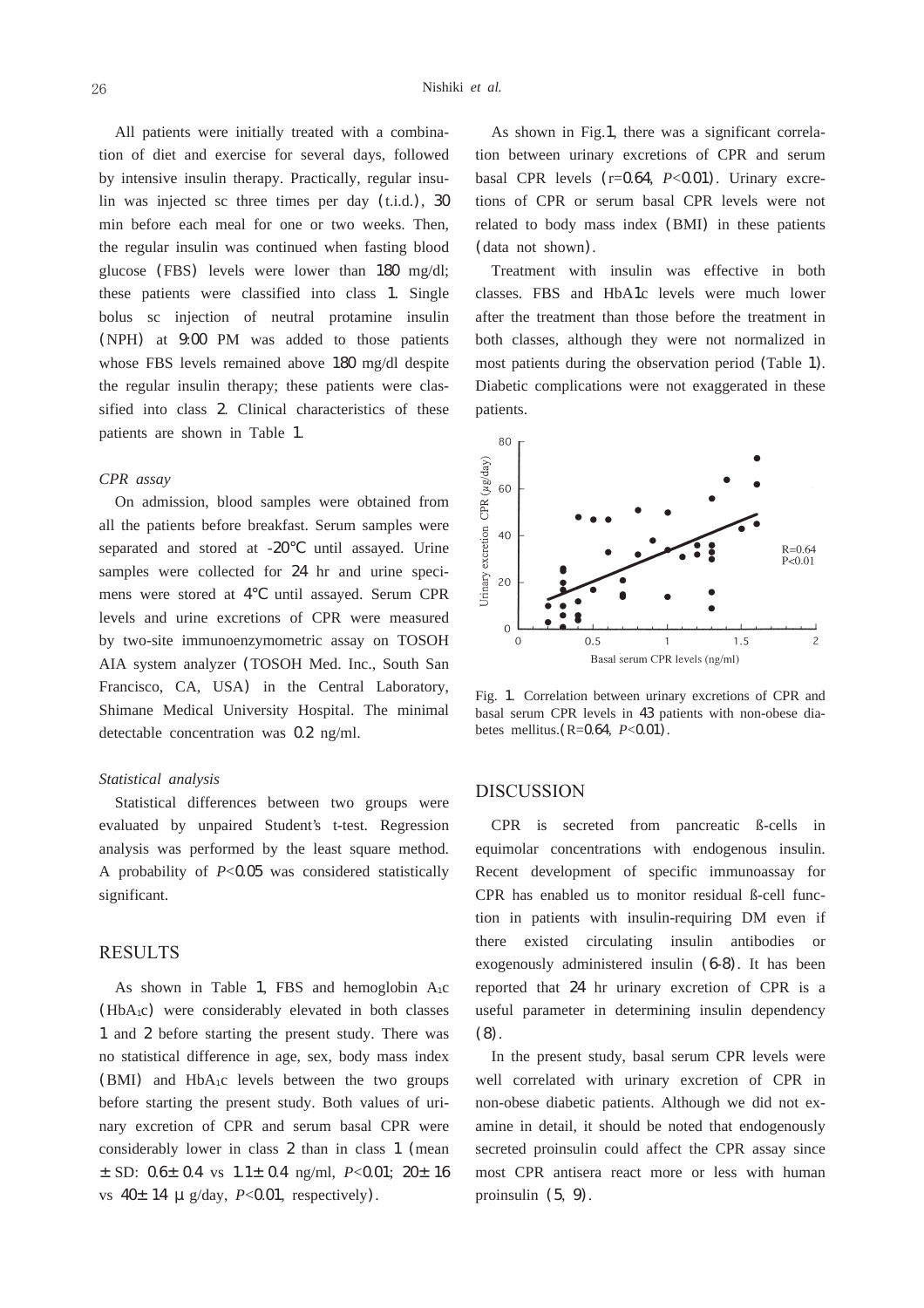|                        | Nephropathy                                                                  |                    |                | $\ddot{}$                        |                 | $\ddot{}$                  |                |                         | $\ddot{}$          |                                  |                 |                                  |                |                 |                 |                  |                    |                |                  |                |                      | $\overline{1}$ | $\ddot{}$                  |                |                                               | $\ddot{}$      |                 | $\ddot{}$       |                  |                  |                   |                  |                      | 4                          |                         |                |                 | 4                 |                 | $\ddot{}$                        |                 | $\ddot{}$       | $\ddot{}$               |                                  |                |                            |                |                   |                  |
|------------------------|------------------------------------------------------------------------------|--------------------|----------------|----------------------------------|-----------------|----------------------------|----------------|-------------------------|--------------------|----------------------------------|-----------------|----------------------------------|----------------|-----------------|-----------------|------------------|--------------------|----------------|------------------|----------------|----------------------|----------------|----------------------------|----------------|-----------------------------------------------|----------------|-----------------|-----------------|------------------|------------------|-------------------|------------------|----------------------|----------------------------|-------------------------|----------------|-----------------|-------------------|-----------------|----------------------------------|-----------------|-----------------|-------------------------|----------------------------------|----------------|----------------------------|----------------|-------------------|------------------|
| Diabetic complications | Retinopathy                                                                  |                    | $^{+}$         | $\begin{array}{c} + \end{array}$ |                 | $^{+}$                     |                |                         | $\ddot{}$          | $\begin{array}{c} + \end{array}$ |                 | $\ddot{}$                        |                | $^{+}$          | $\ddot{}$       |                  | $\ddot{}$          |                | $\ddot{}$        |                |                      | $\ddot{}$      | $\ddot{}$                  | ٠              | $\begin{array}{c} + \end{array}$              | $^{+}$         |                 | $\ddot{}$       |                  |                  | $^{+}$            | $\ddot{}$        |                      | $\ddot{}$                  |                         | $\ddot{}$      |                 | $\ddot{}$         |                 | $\ddot{}$                        |                 | $^\mathrm{+}$   | $^{\mathrm{+}}$         | $\begin{array}{c} + \end{array}$ | $^{+}$         |                            |                |                   |                  |
|                        | Neuropathy                                                                   |                    |                | $\ddot{}$                        | $\ddot{}$       | $\div$                     |                |                         | +                  | $\ddot{}$                        | $\ddot{}$       | $\begin{array}{c} + \end{array}$ |                | $\ddot{}$       | $\ddot{}$       |                  | $\ddot{}$          | $\ddot{}$      | $\ddot{}$        |                |                      | $\ddot{}$      | $\ddot{}$                  |                | $\ddot{}$                                     | $\ddot{}$      |                 | $\ddot{}$       |                  |                  | $\ddot{}$         | $\ddot{}$        | $\ddot{\phantom{1}}$ | $\ddot{}$                  |                         | $\ddot{}$      |                 | $\ddot{}$         |                 | $\begin{array}{c} + \end{array}$ | $\ddot{}$       | $\ddot{}$       | $\ddot{}$               | $\ddot{}$                        | $\ddot{}$      |                            |                |                   |                  |
|                        | z                                                                            | $\circ$            | $\circ$        | $\circ$                          | $\circ$         | $\circ$                    | $\circ$        | $\circ$                 | $\circ$            | $\circ$                          | $\circ$         | $\circ$                          | $\circ$        | $\circ$         | $\circ$         | $\circ$          | $\circ$            | $\circ$        | $\circ$          | $\circ$        | $\circ$              | A              | $\bullet$                  | $\bullet$      | $\overline{10}$                               | $\bullet$      | $\bullet$       | Ħ               | $\infty$         | 4                | $\overline{18}$   | $^{\circ}$       | $\circ$              | $\overline{16}$            | $\check{\phantom{a}}$   | 4              | $\bullet$       | $\circ$           | Ó               | $\bullet$                        | 5               | $\infty$        | 4                       | 6                                | s              | $\overline{a}$             | $\overline{r}$ | 4                 |                  |
|                        | R <sub>3</sub>                                                               | $\infty$           | $\bullet$      | $\infty$                         | $\sim$          | $\bullet$                  | $\circ$        | $\overline{\mathbf{c}}$ | $\mathbf{\hat{c}}$ | o                                | P               | S                                | 4              | 4               | $\overline{a}$  | 4                | $\bullet$          | 2              | 4                | S              | 2                    | $\bullet$      | $\overline{ }$             | $\bullet$      | $\infty$                                      | $\infty$       | $\infty$        | A               | $\mathbf{r}$     | A                | $\infty$          | $\infty$         | 4                    | $\infty$                   | 4                       | $\bullet$      | Ħ               | $\check{\bullet}$ | $\infty$        | $\bullet$                        | G               | 4               | 4                       | G                                | Ó              | G                          | $\bullet$      | $\sim$            | 3                |
| Dose of insulin (U)    | R <sub>2</sub>                                                               | ₹                  | $\bullet$      | 6                                | 4               | 4                          | 2              | $\mathbf{c}$            | 2                  | $\overline{\mathbf{c}}$          | ₩               | 3                                | 4              | $\circ$         | $\overline{10}$ | 2                | $\mathbf{\hat{z}}$ | 2              | $\circ$          | 4              | $\mathbf{\tilde{z}}$ | A              | $\overline{ }$             | v              | $\infty$                                      | $\infty$       | $\circ$         | 4               | $\circ$          | ₹                | ৩                 | $\infty$         | 4                    | G                          | 2                       | ₹              |                 | 4                 | v               | 4                                | $\bullet$       | 4               | 4                       | $\check{\phantom{a}}$            |                | 4                          | S              | 2                 | $\overline{a}$   |
|                        | Rl                                                                           | $\infty$           | $\circ$        | $\infty$                         | 4               | $\overline{a}$             | $\circ$        | $\mathfrak{a}$          | 4                  | ৩                                | ${}^{\circ}$    | 4                                | 4              | 4               | $^{12}$         | 4                | $\infty$           | 2              | $\circ$          | $\bullet$      | $\sim$               | $\circ$        | $\overline{ }$             | $\overline{ }$ | $\mathbf{\hat{z}}$                            | ⊵              | $\overline{a}$  | G               | $\overline{12}$  | $\infty$         | $^{\circ}$        | $\infty$         | $\circ$              | $\infty$                   | 4                       | $\circ$        | $\bullet$       | $\circ$           | 5               | $\infty$                         | $\bullet$       | $\infty$        | $\circ$                 | $\overline{a}$                   | $\infty$       | o                          | r              | $\mathbf{c}$      | 0.2              |
| After treatment        |                                                                              | ్                  | $\circ$        | 6.9                              | $\frac{8.5}{2}$ | 7.9                        | 72             | $\overline{5}$          | Ξ                  | $\frac{8.9}{2}$                  | $\frac{8.5}{2}$ | 7.8                              | 8.7            | $\mathbb{S}^1$  | 8.4             | $\overline{ }$   | 7.3                | 10.2           | Ξ                | 8.4            | $\mathbf{r}$         | 7.4            | 6.8                        | 9.9            | $\overline{ }$                                | $\infty$       | $\overline{5}$  | $\infty$        | 8.3              | 9.4              | 8.8               | 9.3              | 10.6                 | $\infty$                   | 7.9                     | $\infty$       | 7.3             | 9.6               | 9.8             | Ξ                                | 10.6            | Ξ               | 8.6                     | 9.4                              | 9.8            | 10.6                       | 8.8            | $\overline{13}$   | 0.34             |
|                        | BW(kg) BMI(kg/m <sup>3</sup> )FBS(mg/dl) HbA1c(%)                            | 113                | 112            | $\boldsymbol{\mathcal{S}}$       | 149             | 146                        | 130            | 5                       | 117                | $\overline{121}$                 | $\mathfrak{g}$  | 95                               | 127            | 126             | 131             | $\frac{3}{4}$    | 159                | 119            | 120              | 118            | $\overline{20}$      | 83             | 118                        | 120            | 136                                           | 140            | 139             | 116             | $\Xi$            | 82               | 139               | 152              | $\frac{14}{1}$       | 124                        | 107                     | 101            | $102\,$         | 147               | 170             | Z                                | 185             | $\frac{145}{2}$ | 132                     | 121                              | 108            | $\vert \frac{41}{2} \vert$ | 125            | $\frac{25}{25}$   | 0.33             |
|                        |                                                                              | $\frac{1}{2}$      | $\approx$      | $\overline{a}$                   | $\overline{5}$  | ଅ                          | 의              | ୍କା                     | $\overline{z}$     | $\overline{18}$                  | $\overline{1}$  | $\overline{a}$                   | $\overline{a}$ | $\Omega$        | $\frac{8}{18}$  | $\overline{a}$   | $\geq$             | $\frac{8}{18}$ | $\boldsymbol{z}$ | $\overline{1}$ | $\overline{17}$      | $\overline{1}$ | $\boldsymbol{\mathcal{Z}}$ | $\frac{5}{2}$  | $\mathfrak{z}$                                | $\frac{24}{5}$ | $\overline{5}$  | $\overline{18}$ | $\frac{15}{2}$   | $\overline{18}$  | $\overline{z}$    | $\frac{1}{2}$    | $\overline{z}$       | $\boldsymbol{\mathcal{S}}$ | $\overline{4}$          | $\overline{a}$ | $\mathbb{Z}$    | $\overline{5}$    | $\overline{18}$ | $\frac{8}{18}$                   | $\overline{17}$ |                 | <u>ଧ୍ୟ</u>              | $\overline{5}$                   | $\overline{z}$ | <u> ସା</u> ର               |                | $\frac{2.2}{\pi}$ | $\overline{5}$   |
|                        |                                                                              | S                  | $\mathfrak{e}$ | $\overline{4}$                   | $\frac{1}{4}$   | $\boldsymbol{\mathcal{S}}$ | $\frac{4}{3}$  | 58                      | 86                 | $\boldsymbol{d}$                 | 33              | $\overline{5}$                   | 54             | $\frac{2}{3}$   | 52              | $50\,$           | $\overline{4}$     | \$             | 54               | $\frac{6}{7}$  | $\circ$              | 55             | 57                         | $\frac{6}{10}$ | 57                                            | 65             | 55              | 46              | 38               | $\frac{5}{3}$    | 54                | $\boldsymbol{S}$ | 56                   | 54                         | 55                      | 55             | 51              | $\boldsymbol{S}$  | $\mathsf{Q}$    | $\frac{1}{2}$                    | $\frac{8}{2}$   | 51              | $\frac{4}{4}$           | 53                               | 57             | $\frac{8}{2}$              | 50             | $\infty$          | 0.7              |
| Before treatmen        | BW(kg) BMI (kg/m <sup>3</sup> ) FBS(mg/dl) HbA1c(%) sCPR(ng/ml) uCPR(µg/day) | $\boldsymbol{S}$   | 33             | $\frac{1}{2}$                    | ଞା              | ଞ୍ଜା                       | $\frac{1}{24}$ | $\overline{5}$          | Z                  | 36                               | $\Omega$        | $\boldsymbol{\hat{z}}$           | $\mathfrak{r}$ | 32              | $\overline{1}$  | $\overline{5}$   | $\frac{1}{26}$     | $\ddot{t}$     | $\mathfrak{z}$   | $\theta$       | 콬                    | $\mathfrak{L}$ | $\Xi$                      | $\overline{1}$ | $\sim$                                        | $\bullet$      | $\frac{5}{25}$  | A               | $\frac{1}{2}$    | $\mathcal{O}$    | ÷                 | $\circ$          | $\frac{8}{3}$        | $\frac{8}{3}$              | $\bullet$               | 32             | $\overline{16}$ | 47                | $\overline{5}$  | $\overline{a}$                   | $\Xi$           | $\frac{12}{2}$  | $\Xi$                   | 38                               | $\overline{1}$ | $\overline{a}$             | $\infty$       | $\approx$         | $-0.01$          |
|                        |                                                                              |                    | $\mathbf{r}$   | $\frac{15}{2}$                   | $\mathbf{L}$    | $\mathbf{r}$               |                | Ξ                       | $\vec{a}$          | 1.2                              | 0.3             | $\frac{6}{1}$                    | $\frac{6}{1}$  | 1.2             | 0.7             | $_{\rm 0.8}$     | $\overline{13}$    | 0.6            | $_{0.8}$         | ц              | 0.4                  | 0.6            | 0.2                        | $\overline{0}$ | 0.2                                           | $\mathbb{C}$   | 0.3             | 0.4             | $\overline{0.7}$ | $\frac{6}{16}$   | $\frac{3}{2}$     | $\overline{0}$   | $\sim$               | 0.3                        | 0.4                     | $\frac{8}{2}$  | $\mathbb{C}$    | $\ddot{\circ}$    | 0.4             | 0.3                              | 0.3             | 0.4             | 0.7                     | $_{0.9}$                         |                | $\frac{5}{2}$              | 0.6            | 64                | 50.01            |
|                        |                                                                              | 10.7               | 10.4           | 7.7                              | 117             | 10.3                       | $7.8$          | 14.9                    | 8.4                | 10.7                             | 8.6             | 8.2                              | 9.7            | 7.9             | 10.8            | 8.5              | ${}^{\circ}$       | 11.7           | $\mathbf{r}$     | 9.9            | $\mathbf{\hat{c}}$   | 8.5            | 7.4                        | 16.3           | 7.2                                           | 8.4            | Ξ               | 8.8             | $\overline{13}$  | 9.8              | 9.2               | 14.5             | 12.7                 | 8.7                        | 8.5                     | 8.2            | 9.6             | 9.9               | Ξ               | $\overline{z}$                   | $\Xi$           | 11.7            | 12.6                    | $\approx$                        | 10.1           | Ξ                          | 10.3           | 2.3               | 0.55             |
|                        |                                                                              | 297                | 208            | 189                              | 249             | 259                        | $\overline{9}$ | 175                     | 154                | 547                              | 210             | 178                              | 399            | 196             | 324             | 296              | 193                | 349            | 286              | 261            | $\$$                 | 142            | 157                        | 312            | 354                                           | 171            | 213             | 198             | 281              | 214              | 224               | 490              | 210                  | 196                        | 238                     | 192            | 161             | 220               | 374             | 267                              | 263             | 256             | 240                     | 257                              | 402            | 380                        | 256            | 86                | 0.86             |
|                        |                                                                              |                    | ସା ଅ           | $\frac{8}{2}$                    |                 | 2 의                        |                | $\frac{1}{2}$           | $\overline{c}$     | $\overline{19}$                  | $\overline{1}$  | $\overline{z}$                   | $\approx$      | $\Omega$        | $\frac{18}{2}$  | $\approx$        | $\Box$             | $\frac{8}{2}$  | $\mathfrak{L}$   | $\mathbf{r}$   | 1.8                  | 의              | $\approx$                  | $\frac{1}{2}$  | $\frac{5}{2}$                                 | $\frac{1}{24}$ | 의               | $\frac{8}{18}$  | $\frac{8}{2}$    | $\overline{15}$  | $\frac{5}{2}$     | $\approx$        | $\frac{5}{2}$        | ୍ଷ                         | $\overline{21}$         | $\overline{a}$ | $\overline{4}$  | $\overline{z}$    | $\frac{2}{3}$   | $\mathfrak{D}$                   | $\overline{z}$  | $\overline{z}$  | $\overline{1}$          | 22                               | $\overline{5}$ | $\overline{5}$             | $\Omega$       | 2.5               | 0.15             |
|                        |                                                                              | 52                 | $\frac{42}{5}$ | 의                                | $\mathfrak{B}$  | $\boldsymbol{\mathcal{S}}$ | $\ddot{a}$     | 58                      | 67                 | $\ddot{a}$                       | 33.5            | 63                               | 53             | 25              | $\frac{50}{2}$  | $\boldsymbol{S}$ | $42$               | $\sqrt{3}$     | 55               | $\mathfrak{g}$ | $\bullet$            | $\frac{4}{3}$  | 56                         | $\overline{6}$ | 58                                            | $\frac{67}{2}$ | $\frac{5}{2}$   | 45              | 57               | 52               | 55                | $\spadesuit$     | 55                   | 55                         | $\frac{1}{2}$           | 55             | $\frac{52}{5}$  | $\mathcal{Z}$     | $\frac{1}{2}$   | 38                               | 38              | 57              | 43                      | 54                               | 59             | $\pmb{\mathcal{S}}$        | 50             | $\circ$           | 0.72             |
|                        |                                                                              | $\frac{6}{1}$      | 1.48           | $\frac{48}{1}$                   | 1.48            | 1.65                       | 1.52           | 1.72                    | 1.71               | 1.52                             | $\frac{39}{2}$  | 1.68                             | 1.67           | 1.63            | 1.68            | $1.61\,$         | 1.58               | 1.55           | 1.56             | 1.58           | 0.09                 | 1.34           | $1.67$                     | 1.65           | 1.6                                           | 1.66           | 1.68            | $\frac{6}{10}$  | 1.58             | $\overline{1.7}$ | 1.59              | 1.58             | 1.63                 | 1.63                       | 1.56                    | $\frac{1}{6}$  | $\frac{15}{2}$  | 1.64              | 1.51            | 1.48                             | $\frac{1}{2}$   | $\frac{6}{10}$  | $\frac{1}{2}$           | 1.68                             | 1.65           | $\overline{17}$            | 1.59           | 0.08              | 0.7              |
|                        | Case No. M/F Age(yr) BH(m)                                                   | $\frac{8}{5}$      | $^{68}$        | $\overline{r}$                   | $\frac{1}{6}$   | $\mathcal{Z}$              | $\mathfrak{P}$ | $28$                    | $\overline{r}$     | $\approx$                        | $\sqrt{2}$      | 52                               | $\frac{43}{5}$ | $\sqrt{2}$      | 50              | 25               | $\mathfrak{r}$     | 53             | 66               | 58             | $\overline{15}$      | $78$           | 52                         | 34             | $\mathfrak{p}$                                | $\frac{46}{5}$ | $\mathbb{Z}$    | 58              | 28               | 24               | $\boldsymbol{54}$ | $\frac{8}{5}$    | 54                   | $52\,$                     | 54                      | 54             | 38              | $\overline{7}$    | $\frac{1}{2}$   | 85                               | $\mathbf{c}$    | $\frac{2}{5}$   | $\overline{\mathbf{s}}$ | 54                               | 54             | $48$                       | 55             | $\overline{17}$   | 0.55             |
|                        |                                                                              | z                  | щ.             | 치                                | $\mathbf{L}$    | z                          | $\mathbf{L}$   | Σ                       | $\pmb{\Sigma}$     | $\mathfrak{a}$                   | Σ               | Σ                                | Σ              | Σ               | Σ               | Σ                | $\mu$              | $\pmb{\times}$ | Σ                |                |                      | $\mathbf{L}$   | $\boldsymbol{\Sigma}$      | $\geq$         | $\pmb{\times}$                                | z              | $\vert z \vert$ | Σ               | $\mu$            | Σ                | Σ                 | Σ                | Σ                    | 치                          | $\overline{\mathbf{r}}$ | Σ              | $\mathbf{L}$    | $\mathbf{L}$      | u.              | $\mathbf{L}$                     | L.              | z               | $\mu$                   | Σ                                | $\pmb{\Sigma}$ | $\geq$                     |                |                   |                  |
|                        |                                                                              |                    | $\sim$         | 3                                | 4               | 5                          | ৩∣             | $\overline{r}$          | ${}^{\infty}$      | $\circ$                          | $\overline{a}$  | Ξ                                | $\overline{5}$ | $\overline{13}$ | $\Xi$           | $\overline{12}$  | $\overline{16}$    | $\overline{1}$ | $\overline{18}$  | mean           | $\rm_{SD}$           | $\frac{9}{2}$  | 20                         |                | $\frac{1}{2}$ a $\frac{1}{2}$ a $\frac{1}{2}$ |                |                 |                 | $\frac{26}{5}$   | $\overline{27}$  | $\approx$         | 29               | $_{\rm x}$           | $\Xi$                      | $\mathbb{Z}$            | 33             | $\frac{1}{24}$  | 35                | $\frac{1}{26}$  | 57                               | $\frac{8}{25}$  | $\frac{1}{2}$   | $\mathsf{G}$            | $\ddot{=}$                       | $\overline{a}$ | $\mathfrak{a}$             | mean           | SD                | P value (1 vs 2) |
|                        |                                                                              | Class <sub>1</sub> |                |                                  |                 |                            |                |                         |                    |                                  |                 |                                  |                |                 |                 |                  |                    |                |                  |                |                      | Class 2        |                            |                |                                               |                |                 |                 |                  |                  |                   |                  |                      |                            |                         |                |                 |                   |                 |                                  |                 |                 |                         |                                  |                |                            |                |                   |                  |

Table 1. Clinical Characteristics of the Patients Studied Table . Clinical Characteristics of the Patients Studied

BW: Body Weight, BMI: Body Mass Index, FBS: Fasting Blood Glucose, HbA1c: Hemoglobin A1c, s CPR: serum<br>Connecting Peptide immunoReactivity, u CPR: urinary CPR. R1: Regular insulin at 7: 00 am, R2: Regular insulin<br>at 12: 00 BW: Body Weight, BMI: Body Mass Index, FBS: Fasting Blood Glucose, HbAc: Hemoglobin A1c, s CPR: serum Connecting Peptide immunoReactivity, u CPR: urinary CPR. R1: Regular insulin at : 00 am, R2: Regular insulin at 12: 00 noon, R3: Regular insulin at : 00 pm, N: NPH insulin